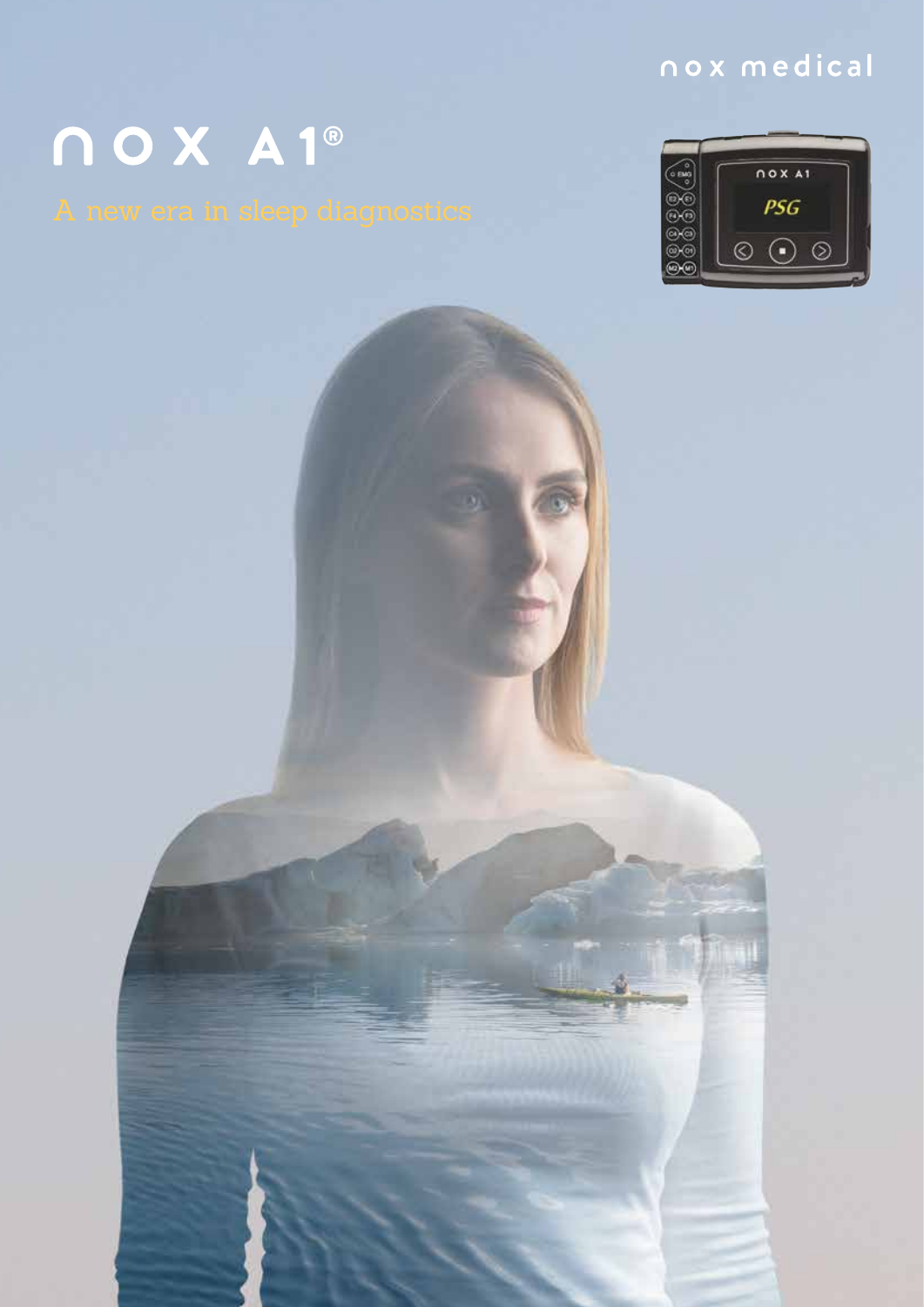## **Nox Medical Introduction**

### Nox A1 – Full PSG – AASM Compliant

With decades of clinical and engineering excellence behind, Nox Medical continues to deliver solutions to the world of sleep diagnostics which break the mould. Through innovative thinking, knowledge, experience, and collaboration from world leading physicians, Nox Medical has identified common issues with last generation's technology and now introduces a system which is ready for the future and opens a new era in sleep diagnostics.

The new Nox A1 PSG system is a next generation polysomnography system that greatly simplifies the task of performing a sleep study while delivering more secure and precise measurements than ever before. Innovations in a number of key areas such as ergonomics, robustness, scalability and new technology are combined to create the next generation of PSG systems.

Specific features such as very small physical size make the system ideal for patient comfort. The system's

scalable design allows for performing simple home tests up to intensive in-lab online recordings combined with multiple 3rd party devices. The Nox A1's optimized design of cable leads minimizes the effort needed for hookup, cleaning and service. Through wireless communications with sensors and auxiliary devices the possibilities for multiple interfaces and configurations are opened while giving the patient freedom to move around. Flexibility is guaranteed through full remote BioCal, impedance check, configuration and signal monitoring over the Noxturnal App on tablets. The sophistication of the system is completed 256 kHz simultaneous sampling rate which delivers unsurpassed signal quality.

Combining the Nox A1 with the powerful Noxturnal software unleashes the full potential of the solution. Offering automatic analysis to assist clinicians, scoring and reporting, Noxturnal greatly simplifies the task of preparing a sleep study for the correct interpretation by physicians.

#### **UNMATCHED SIMPLICITY IN PSG SETUP**

- ›› Small and lightweight PSG recorder
- ›› Easy setup enabling home sleep testing
- **>>** Scales to online recordings using the Nox C1 Access Point
- ›› Minimum number of cables and straps
- **»** Highly improved ergonomics
- ›› Time and effort saving
- **>>** Integrated ambient light sensor supports scoring

#### **EXCEPTIONAL SIGNAL QUALITY**

- ›› Continuous impedance control
- ›› Ensures signal synchroncy
- ›› High frequency sampling at 256 kHz for advanced noise reduction and anti-aliasing
- ›› Power line noise effect elimination through wireless technology
- ›› 32 bit signal processing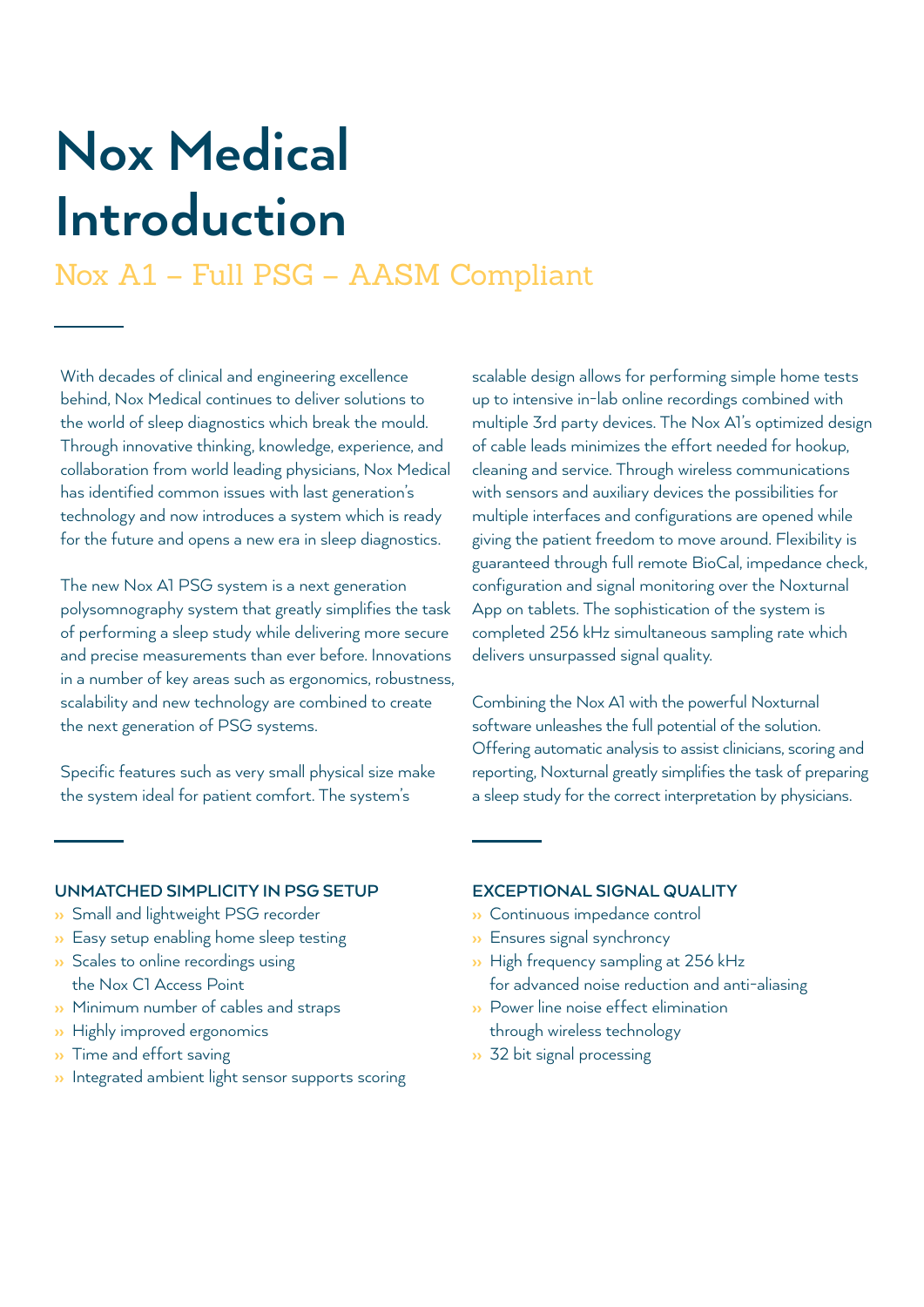## **Portable and Online Capabilities**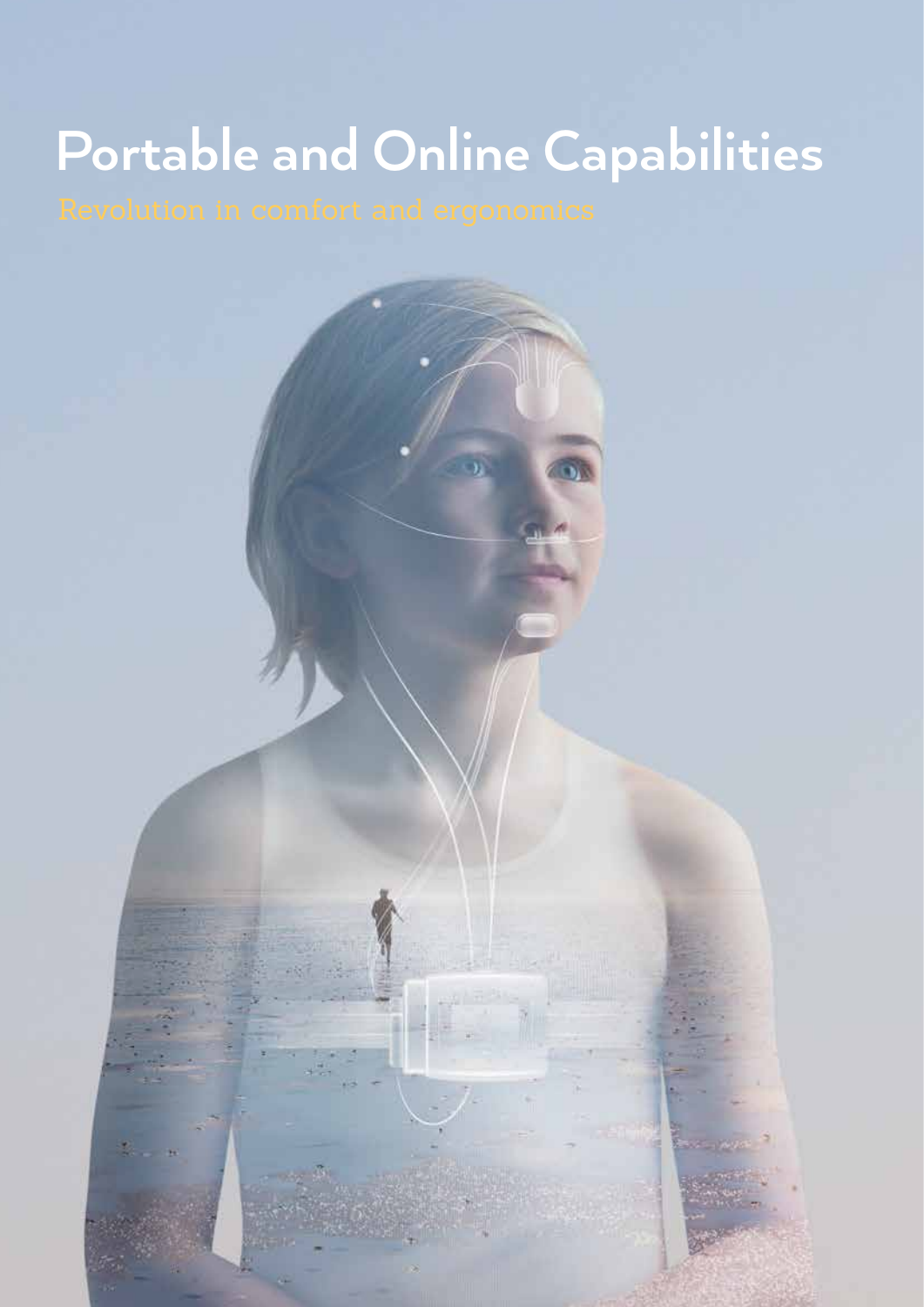## **The Next Generation of PSG Systems**

### Expands the boundaries for sleep clinics

### **ADVANCED TECHNOLOGY**

- <sup>3</sup> 10 unipolar inputs for EOG and EEG
- ›› 3 unipolar EMG sub-mental inputs
- ›› 4 configurable bipolar inputs (Thermistor, ECG, EMG, General Purpose)
- ›› Sound from built in microphone
- ›› Pressure from Nasal and Mask cannula
- ›› Position and activity from built in 3D acceleration sensor
- ›› Two channels of respiratory effort from RIP belts circulating the Thorax and Abdomen
- ›› Pulse, SpO2, and Plethysmography from a Bluetooth® enabled oximeter
- ›› Bluetooth® enabled interface with various external devices
- ›› Light detector
- ›› Disposable or rechargeable battery (AA)
- **>>** Scalable for online recordings and up to
- 12 DC channels with the Nox C1 Access Point

#### **POWERFUL AND USER FRIENDLY SOFTWARE**

- ›› Extended AASM standard PSG recording
- **>>** Immediate recording results with automatic analysis
- ›› Calibrated RIP technology
- ›› Flow Volume loops
- ›› Pleth Waveform analysis
- ›› Customizable workspace layout
- ›› Centralized settings for multi-user environments
- ›› Microsoft Word™ like customizable reports
- ›› Easy to create new statistical fields for reporting
- ›› Single click scoring
- ›› Audio playback

#### **RECORDING RESULTS**



#### **SIGNAL SHEET**



#### **CALIBRATED RIP**

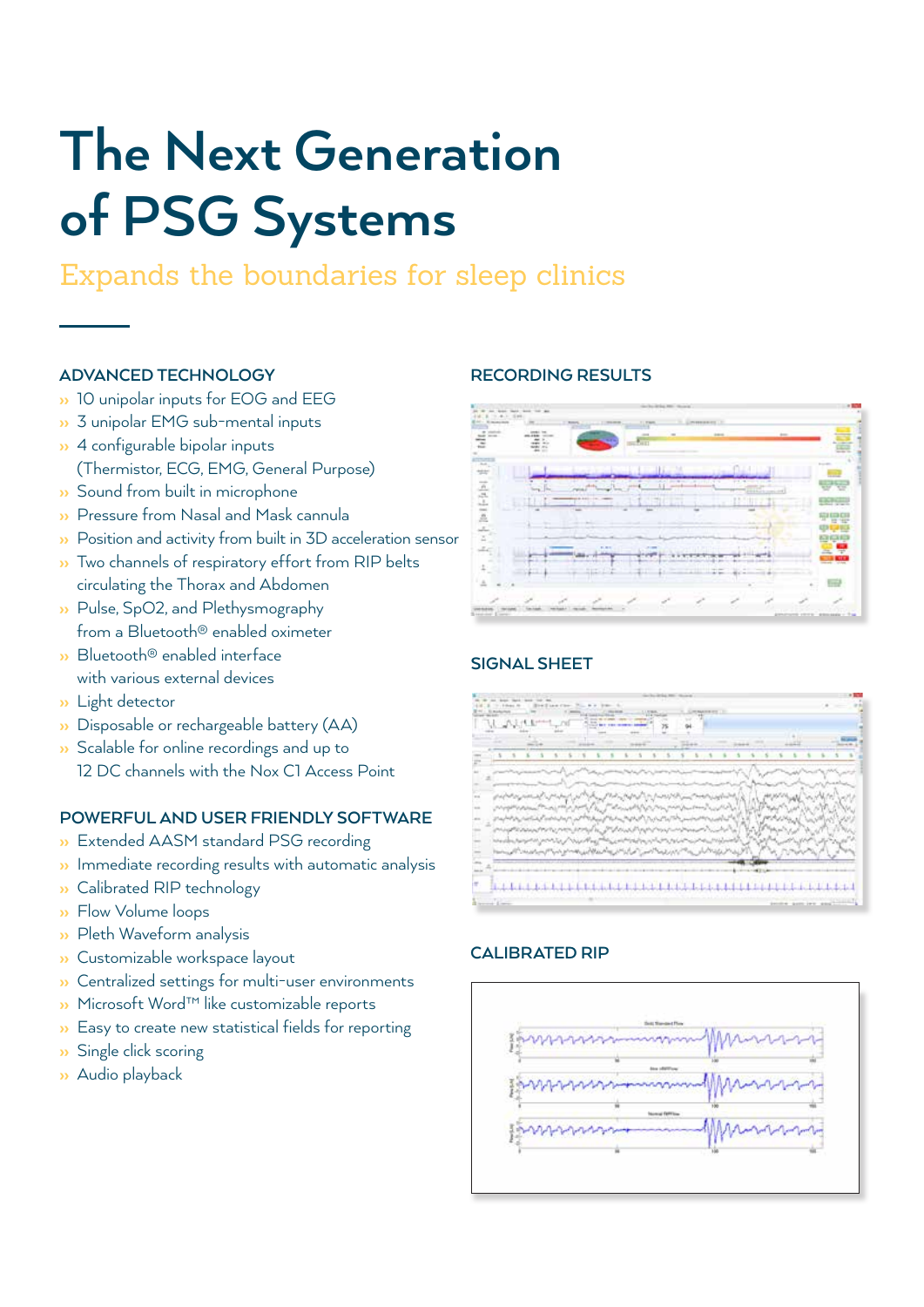## **The Nox A1 System Extends and Adapts**

Easily apply the system to different scenarios

### **TABLET APPLICATION**

- ›› Connects wirelessly
- ›› Enables setting up the recorder
- ›› Perform biocalibration and impedance checks next to patient
- ›› Review signal quality of sensors
- ›› View live traces
- ›› Runs on the Android™ platform

#### **NOX C1 ACCESS POINT**

- Extends the system to enable online recordings
- ›› Up to 12 additional DC channels for connecting 3rd party devices
- ›› Wireless connection using Bluetooth® technology
- ›› Built in Differential Pressure Sensor
- ›› 2 x USB Ports
- ›› 2 x RS-232 Serial Ports
- ›› LAN port
- ›› Ambient Light Sensor